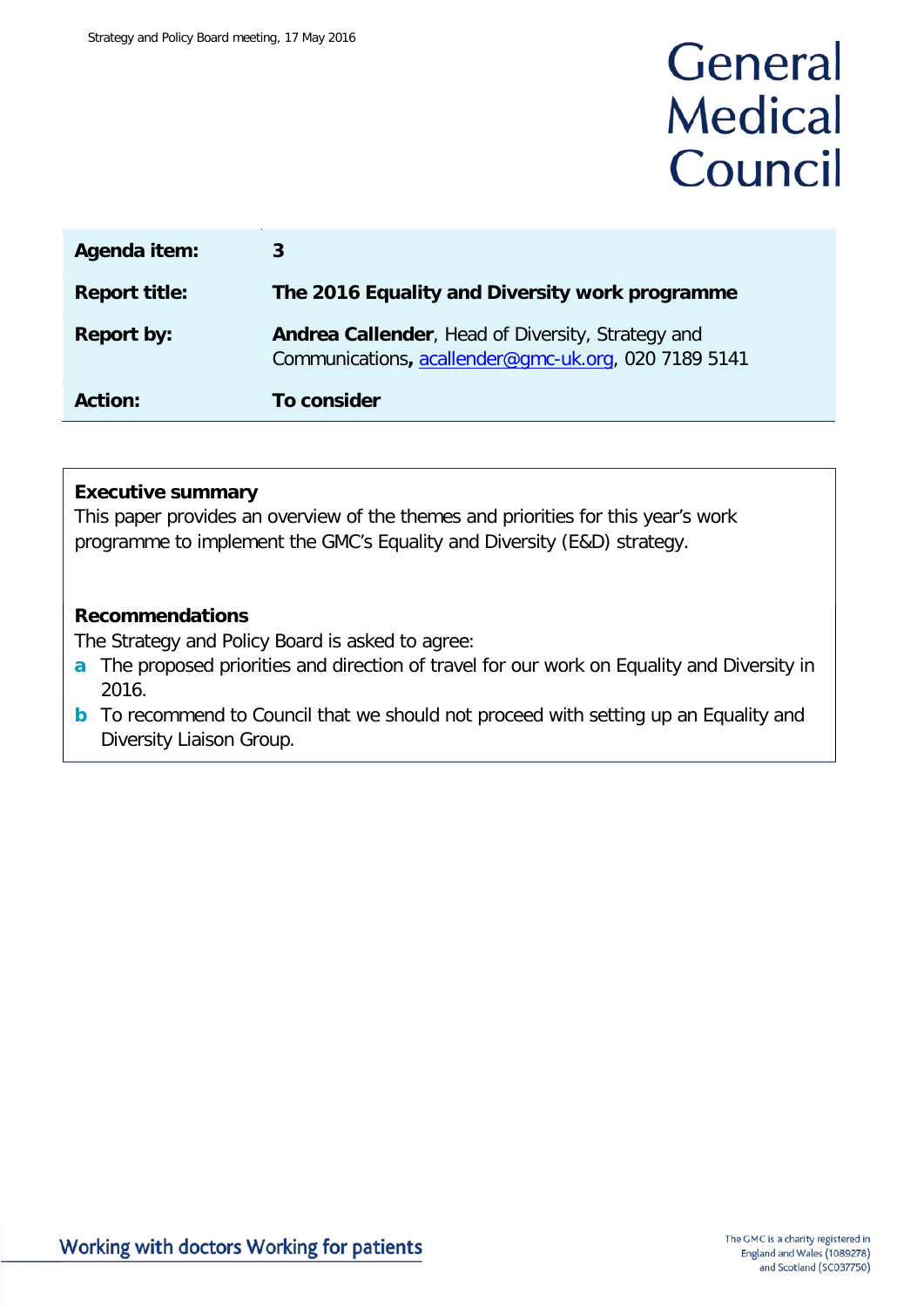### **Background**

- **1** The Equality and Diversity (E&D) plans for each directorate and the Medical Practitioners Tribunal Service (MPTS) show what we are doing to implement the [E&D](http://www.gmc-uk.org/Equality_and_diversity_strategy_2014_17.pdf_54829092.pdf)  Strategy [2014-2017.](http://www.gmc-uk.org/Equality_and_diversity_strategy_2014_17.pdf_54829092.pdf) The plans provide proof of the steps we are taking to achieve our vision of being a fair regulator (and being recognised as such) and a fair employer. Most of the activities in this year's plans are ongoing from work undertaken during 2015.
- **2** There are some recurring themes to the work identified in this year's plans to embed E&D within the GMC's regulatory activities:
	- **a** Being compliant: Ensuring compliance with the equality duty and our statutory obligations on accessibility through training staff teams and associates, producing equality analyses, and reviewing policies and processes.
	- **b** Developing our evidence base through research and data analysis: Commissioning research that has an E&D dimension; analysing data to support our work on differential attainment and to identify trends for students, trainees and doctors who share protected characteristics; highlighting interesting developments in the State of medical education and practice report.
	- **c** Considering the E&D issues that arise in our core activities: For example, the Safeguarding programme in fitness to practise, developing the Confidentiality guidance, and the GMC's change programme.
	- **d** Ensuring that our standards are met: The development of the Medical Licensing Assessment (MLA), the quality assurance of medical education and training, the implementation of the Professional and Linguistic Assessments Board test (PLAB) Review.
	- **e** Confidence and reputation: Promoting our work to address the outcomes from our activities for people who share protected characteristics. Most of the 2016 plans reference targeted engagement and awareness raising actions.

## Being a fair employer

- **3** In 2015 we participated in two external benchmarking schemes: the Employers Network for Equality and Inclusion (ENEI) and the Stonewall Equality Index. The Human Resources team is considering what actions we could take to follow up on the feedback on our results from both indices.
- **4** There will be a programme of work linked to the People Strategy around staff wellbeing. There are two components to this – supporting staff and managers in dealing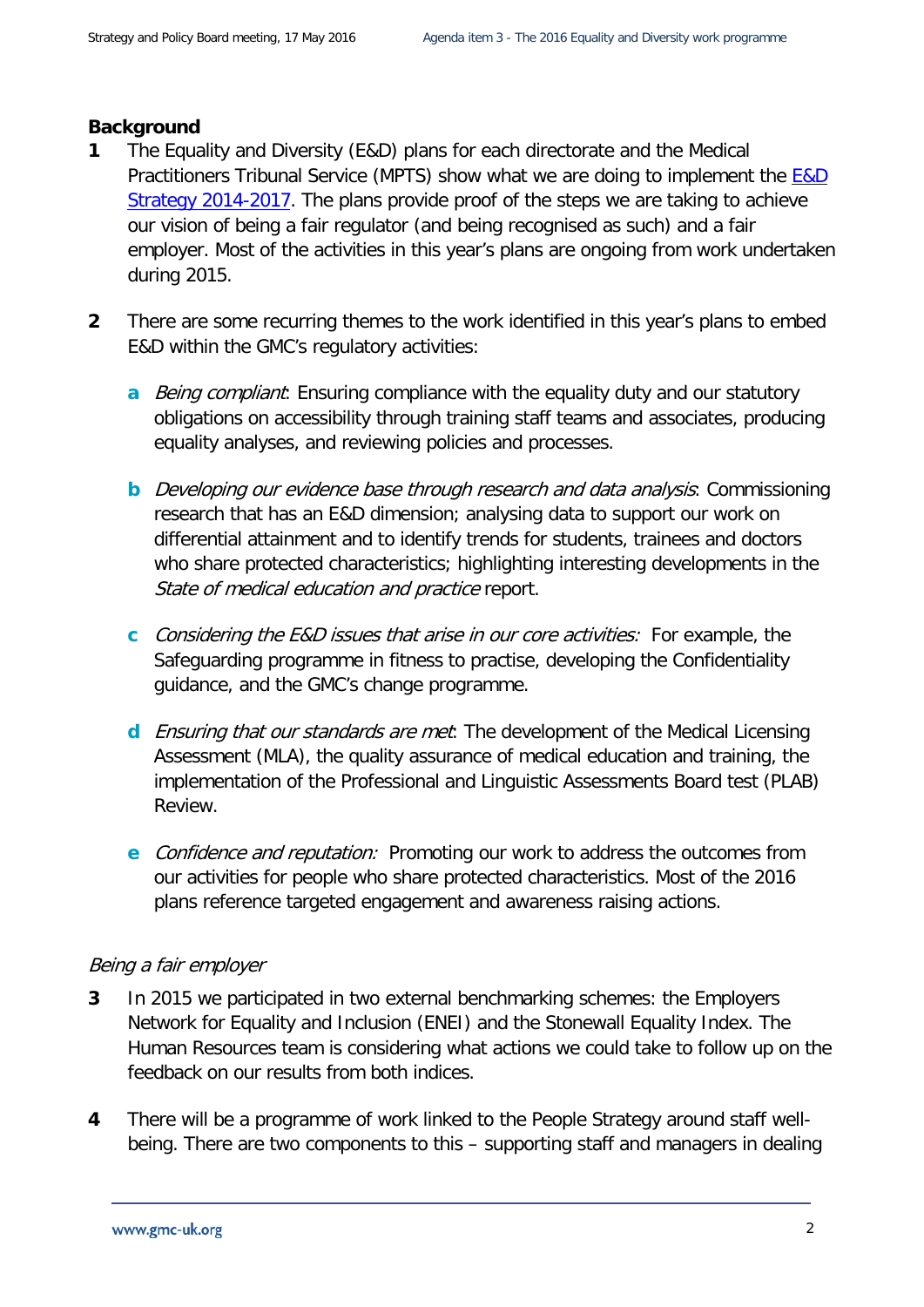with vulnerable individuals, and enhancing our policies to ensure that colleagues are better supported in the workplace.

**5** There will also be a programme of work to enable managers to understand their responsibilities in ensuring that the relevant E&D issues are addressed and taken forward when managing staff. For example, including E&D issues and themes in the new management and leadership development framework, as well as the training and outcomes associated with this.

#### 2016 priorities

- **6** The E&D Programme Board, chaired by the Chief Operating Officer, considered the detail of the 2016 E&D plans at its meeting in February 2016. Five corporate priorities for our work on this agenda were agreed:
	- **a** Telling our story: for example, communicating the corporate narrative on fairness and disproportionate impacts; reflecting the relevant E&D issues in the MPTS' reporting to Parliament; engaging with networks of BME doctors and international medical graduates around the PLAB changes; and enhanced reporting on our staff data to Council and the Performance and Resources Board.
	- **b** Understanding and addressing differentials: for example, delivering the extensive programme of work on differential attainment; understanding the differences in how our guidance might impact on patients and service users from E&D groups; considering the findings from the research on referrals to Interim Orders Tribunals.
	- **c** *Compliance*: for example, considering the accessibility of the new GMC website; developing Gender Pay Gap reporting.
	- **d** E&D in the GMC change programme: for example, considering the E&D issues in moving towards more flexible ways of working; ensuring that our procedures for redundancy selection, redeployment and relocation are applied fairly.
	- **e** Making fair decisions: for example, monitoring any trends in deferrals for doctors who share protected characteristics in revalidation; developing guidance on culture for the new MPTS handbook; researching how other organisations optimise their decision making.
- **7** The E&D Programme Board received assurance that the key activities in this year's E&D plans would still be delivered, even though business priorities are evolving as our change programme becomes embedded.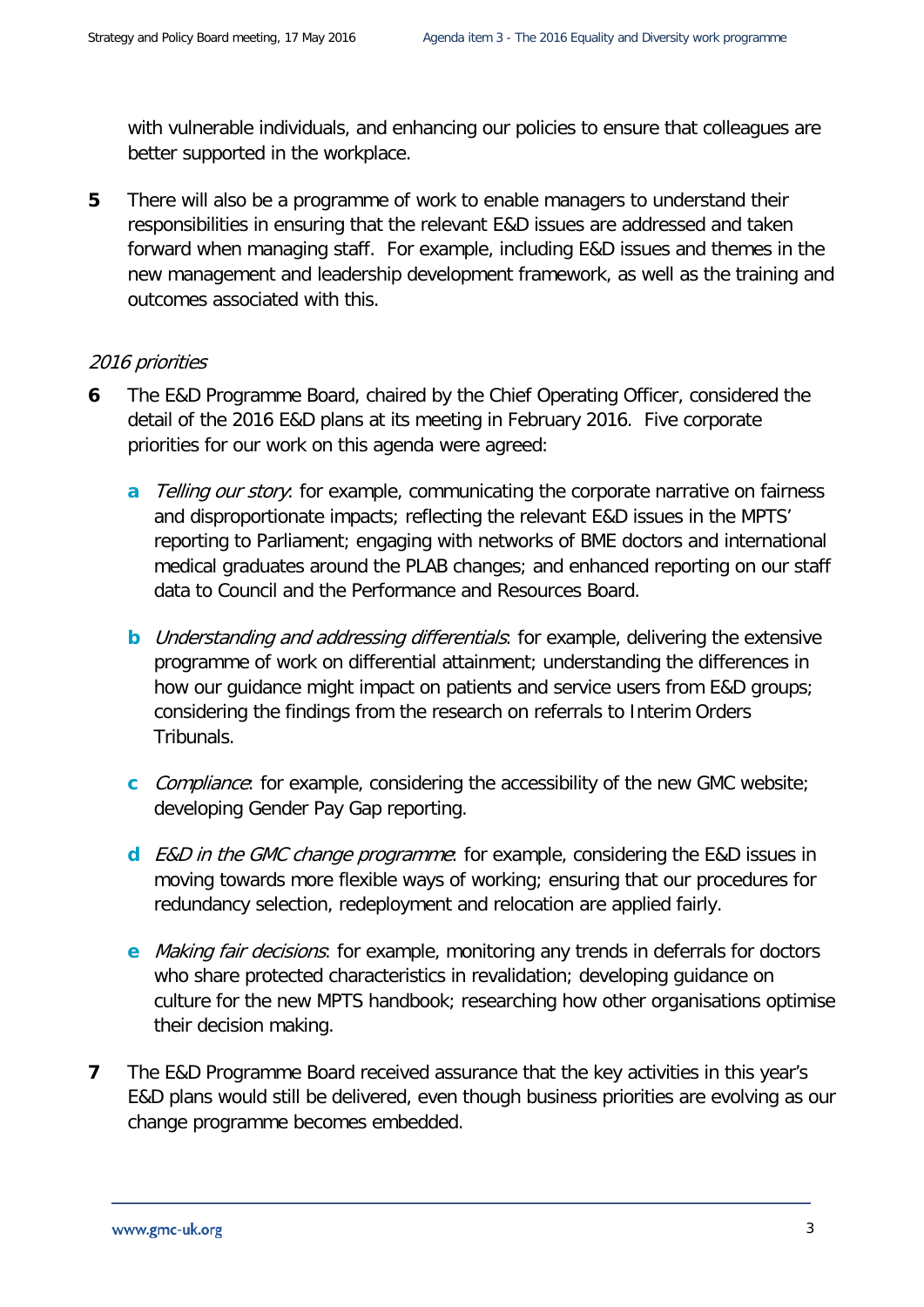### Equality and Diversity Liaison Group

- **8** At its meeting on 7 February 2013, Council agreed that we could set up an E&D Liaison Group as part of the then new governance arrangements. Liaison groups were intended to act as channels for structured engagement with our interest groups with a particular focus. It was envisaged that such a group could act as a sounding board for the development of the current iteration of our E&D strategy and provide some external scrutiny of our work to 'mainstream' E&D across our activities.
- **9** The Strategy and Policy Board subsequently considered an update on plans for setting up the E&D Liaison Group, which suggested a different approach to that agreed by Council. The Board agreed, among other things, that

Our approach to E&D liaison was best developed as part of our overall engagement strategy, rather than by setting up an E&D Liaison Group and that We should review our strategy for engaging with E&D groups as part of the development of our wider engagement strategy, and then bring plans back to the Board. .

- **10** As part of our Communication and Engagement strategy work we have identified our key audiences and priority narratives, including one on fairness and proportionality. The key narratives have been developed with input across the organisation and have been shared with Council.
- **11** Going forward, these narratives will help set the strategic direction for the communications and engagement work that we do. We are already using them to drive our proactive media work – clearly linking each proactive story back to a priority narrative, and they will be the starting point for other strategic communications initiatives, including the development of content for the new website and our long term media strategy.
- **12** Discussions with Council about our communications and engagement strategy over the past year have emphasised the importance of embedding engagement in all our activities. Establishing specific GMC reference groups has been seen to be much less useful, and runs the risk of being tokenistic. Maintaining such groups also incurs considerable actual cost and staff time which experience has shown it is difficult to justify in terms of benefit. Against that background, for example, we agreed with Council last year that we will not establish a Patient and Public Reference Group. Instead to support the work around our audiences we are developing short strategies for each key interest group, these specifically seek to define what our ambition is for engagement with each group as well as the overall approach, being mindful of the need to address a breadth of interest groups with a wide variety of needs. The audience strategies specifically reference the nine protected characteristics with an ambition, over time, to identify the main issues facing these groups and the most appropriate channel for engaging with these groups.